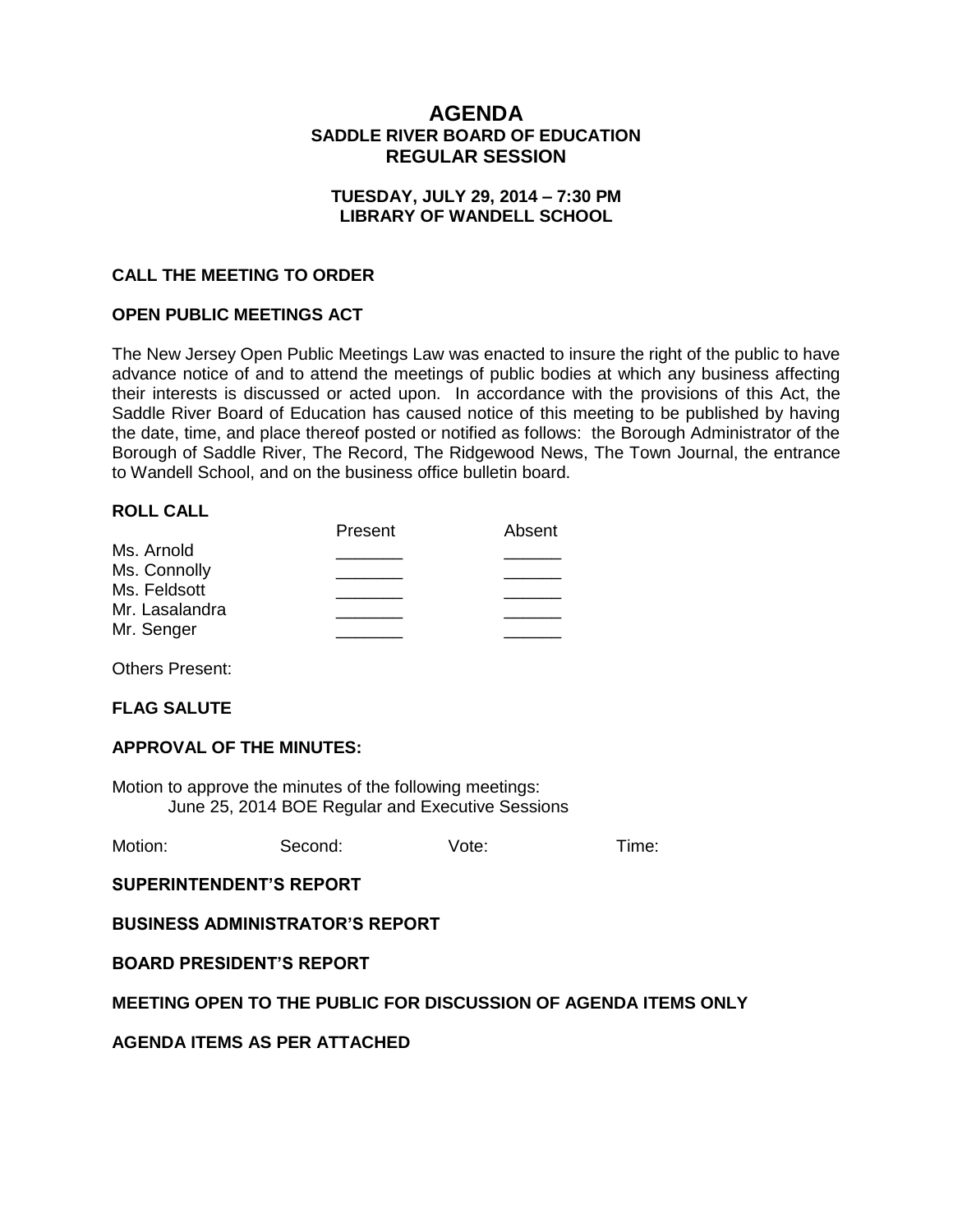# **COMMITTEE REPORTS**

- 1. Finance/Budget Committee
- 2. Board Communications Committee
- 3. Technology Committee
- 4. Curriculum Committee
- 5. Renovation Committee
- 6. Wandell School Recreation Committee
- 7. Liaisons: Ramsey Board of Education
	- Northern Highlands Board of Education
- 8. Home and School Association
- 9. New Jersey School Boards Association/NJSBA Legislative Committee
- 10. Policy Committee
- 11. Health, Well-being, Safety and Transportation Committee
- 12. Liaison to Mayor and Council

# **COMMENTS BY THE PUBLIC ON NON-AGENDA ITEMS**

## **MOTION TO ENTER EXECUTIVE SESSION**

WHEREAS Section 8 of the Open Public Meetings Act, Chapter 231, PL 1975, permits the exclusion of the public from a meeting in certain circumstances and

WHEREAS the Board is of the opinion that such circumstances presently exist

BE IT RESOLVED by the Saddle River Board of Education that:

 The public shall be excluded from discussion of the hereinafter-specified subjects: The general nature of these subjects is:

**Litigation** Personnel Issues

It is anticipated at this time that the above-stated subject matters will be made public when the Board determines them to be no longer prejudicial or when the board takes formal action.

Motion: Second: Vote: Time:

### **MOTION TO ADJOURN EXECUTIVE SESSION AND MEETING**

Motion: Second: Vote: Time: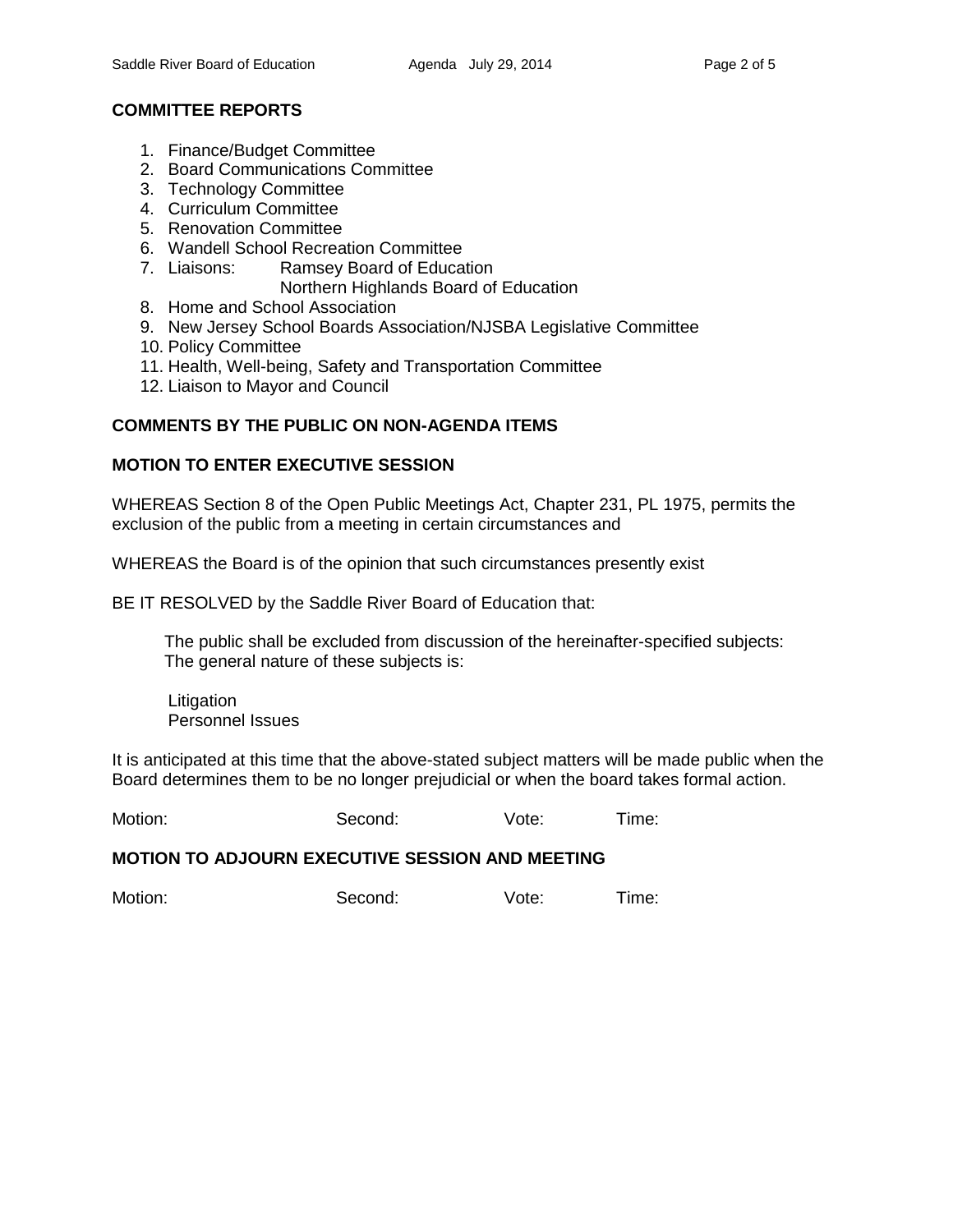## **SADDLE RIVER BOARD OF EDUCATION TUESDAY, JULY 29, 2014 RESOLUTIONS – SUMMARY**

# **ADMINISTRATION**

A-785

## **EDUCATION**

E-762

## **HUMAN RESOURCES**

HR-1089 Hire Temporary Custodial/Maintenance Help HR-1090 Patricia O'Neill – Additional Days – Summer 2014 HR-1091 Amendment to HR-1067 – Budds, Penna, Tarabokia HR-1092 Jodi Murphy – Additional Days – Summer 2014

## **FINANCE**

F-2119 Payment of Bills – July 2014 F-2120 Line Item Certification F-2121 Appropriation Transfers – June 2014 F-2122 Board Secretary Report – June 2014 F-2123 Treasurer Report – June 2014 F-2124 Agreement – Treasurer and Board Secretary Report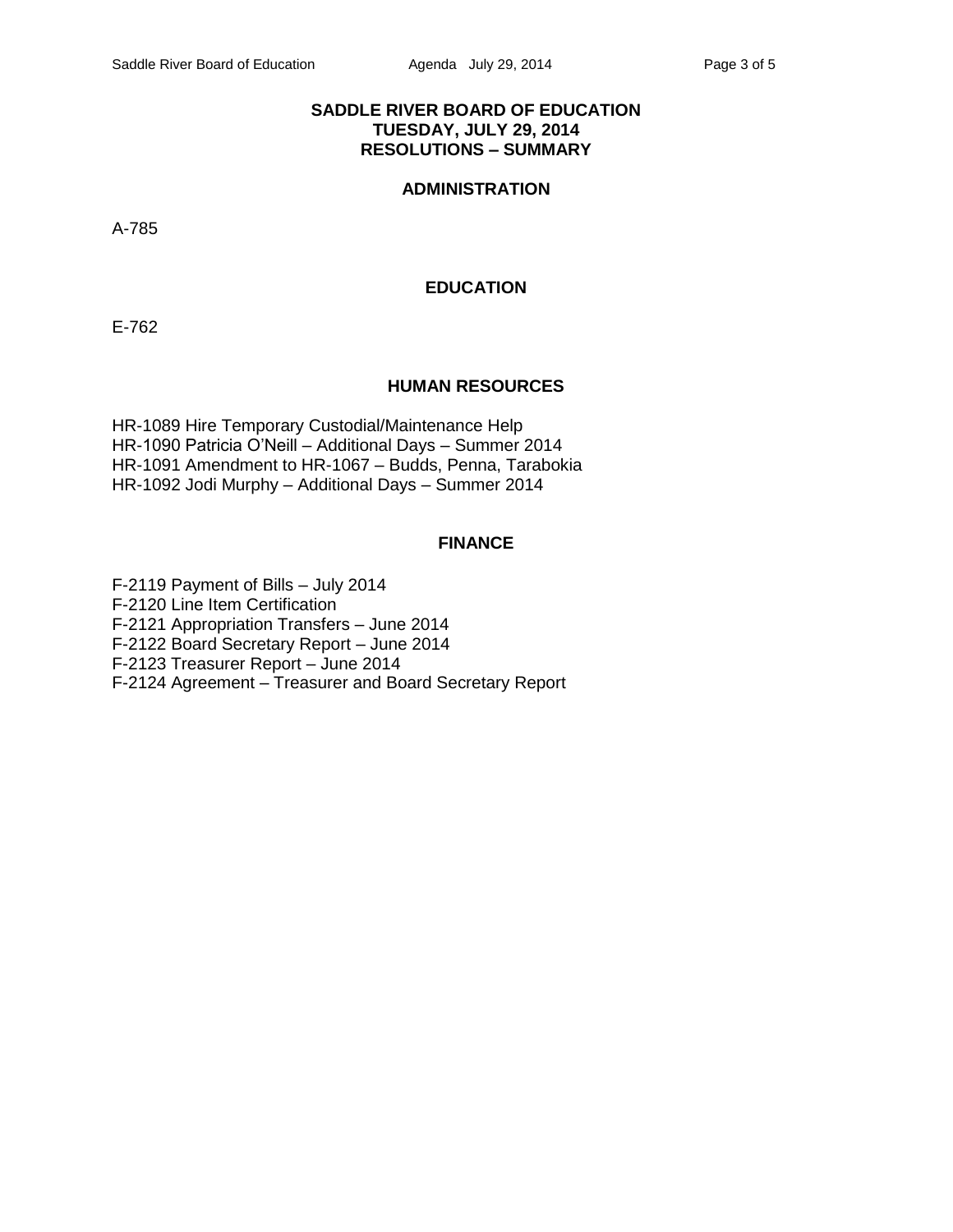## **ADMINISTRATION**

### **A-785**

# ALL ADMINISTRATION MOTIONS BUNDLED FOR SINGLE VOTE: Motion: Second: Second: Vote:

# **EDUCATION**

**E-762**

# ALL EDUCATION MOTIONS BUNDLED FOR SINGLE VOTE: Motion: Second: Second: Vote:

## **HUMAN RESOURCES**

### **HR-1089 HIRE TEMPORARY CUSTODIAL/MAINTENANCE HELP**

BE IT RESOLVED, upon recommendation of the Superintendent, the Saddle River Board of Education approves and authorizes the hiring of Rory Houston for a rate of \$11.25 per hour, \$90.00 per day, to be effective July 1, 2014 and ending August 31, 2014.

## **HR-1090 PATRICIA O'NEILL – THREE ADDITIONAL DAYS - SUMMER 2014**

BE IT RESOLVED, upon recommendation of the Superintendent, to approve Patricia O'Neill, school nurse, to perform three (3) extra days' work during the month of August 2014 at her hourly rate.

## **HR-1091 AMENDMENT TO HR-1067 BUDDS, PENNA, TARABOKIA – SUMMER STANDARD-BASED REPORT CARD RUBRICS COMMITTEE**

BE IT RESOLVED that, upon recommendation of the Superintendent, the Saddle River Board of Education amends HR-1067 approving Kerri Budds, Angela Penna and Laura Tarabokia to fill the positions as described in G.A. Notice #28, from a period of 3 to 6 hours *to a period not to exceed 12 hours*, times and dates TBA during the summer of 2014 for a stipend rate of \$80.00 per hour.

# **HR-1092 JODI MURPHY – ADDITIONAL DAYS - SUMMER 2014**

BE IT RESOLVED, upon recommendation of the Superintendent, to approve Jodi Murphy extra days not to exceed five (5) extra days' work during the summer of 2014 at her hourly rate.

ALL HR MOTIONS BUNDLED FOR SINGLE VOTE:

Motion: Second: Roll Call Vote: HS: JL: RA: IF: JC:

### **FINANCE**

# **F-2119 PAYMENT OF BILLS – JULY 2014**

BE IT RESOLVED that the payment of bills for July 2014 as per the bill lists on file in the business office be approved.

# **F-2120 LINE ITEM CERTIFICATION**

BE IT RESOLVED that in compliance with NJAC 6:20-2A-10(e) that the Board of Education certifies that no major account or fund has been over-expended and that as of this report,